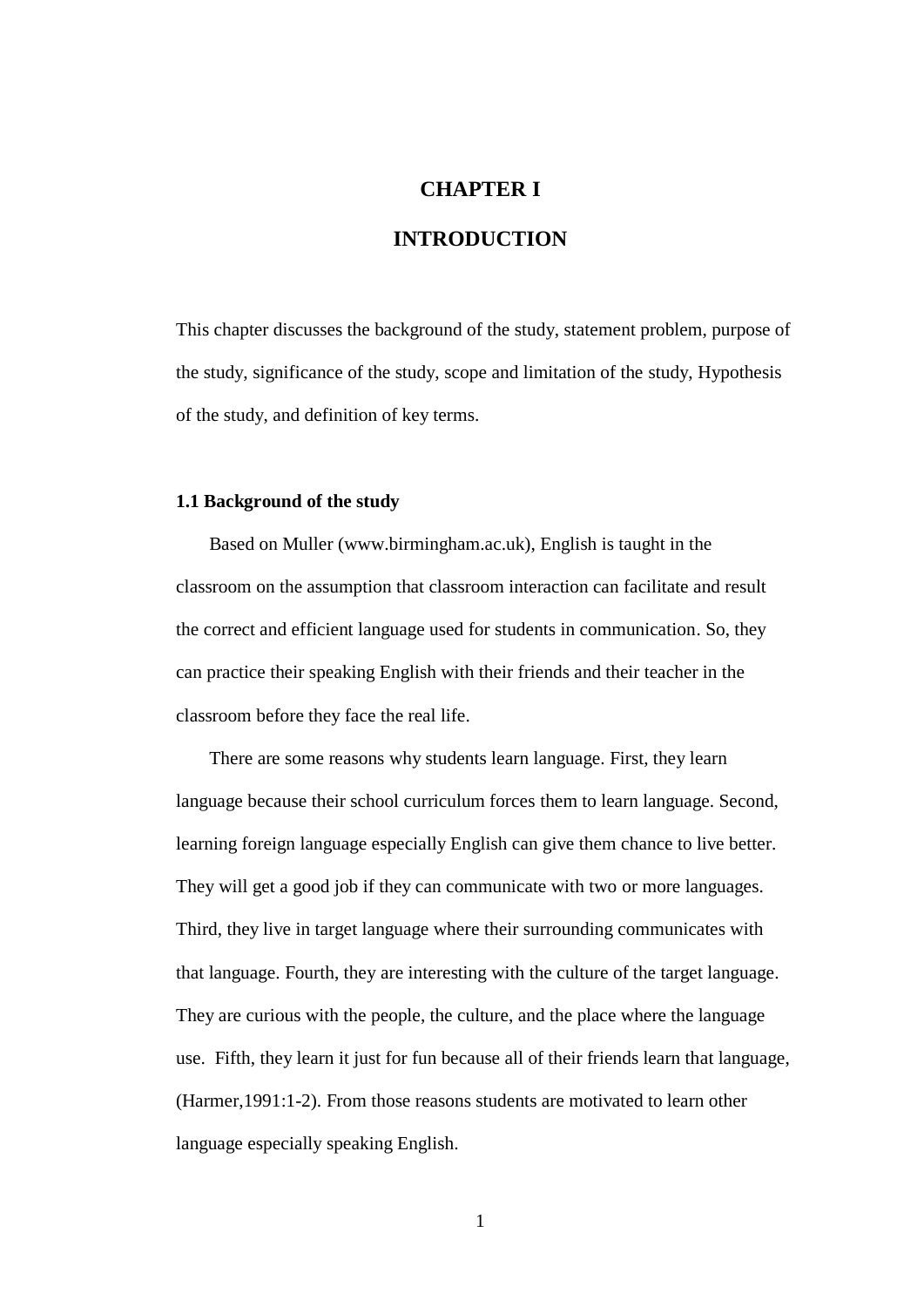According to Febriyanti (lmu-efgp.unlam.ac.id), speaking is very important skill that people must practice it to communicate orally. Speaking is a process in which information is produced, received, and processed. According to Nunan in Febriyanti (lmu-efgp.unlam.ac.id), Speaking obliges learners to understand time, reasons, and how they produce language, but as language learners they may have some problems when they are learning speaking English.

Febriyanti (lmu-efgp.unlam.ac.id) stated that there were some problems found in the speaking class. First, students were shy to speak English in front of the class. They were afraid to make a mistake in front of their friends. They would be ashamed by the other if they had difficulties to speak English. Second, they preferred to speak their own language than English to present their work in the class. They wanted to deliver their work to the other students, so they used their own language to make others understand and to avoid embarrassing moment when they have difficulties to speak English. This was also related to the student who was shy to speak English in front of the class. Third, teacher was difficult to handle students in the large classroom. If the classroom contained of  $30 - 40$ students, it would be difficult for teacher to handle them and to organize a creative teaching learning activity. It was also hard for students to get a chance practicing their English and got attention from the teacher individually. Fourth, students were not discipline in the classroom. They talked each other, made a noise, and did not pay attention to the teacher because they were bored with the activity that was given by the teacher. The last, the material did not fulfill the students' need. Teacher should teach language related to the situation outside the classroom.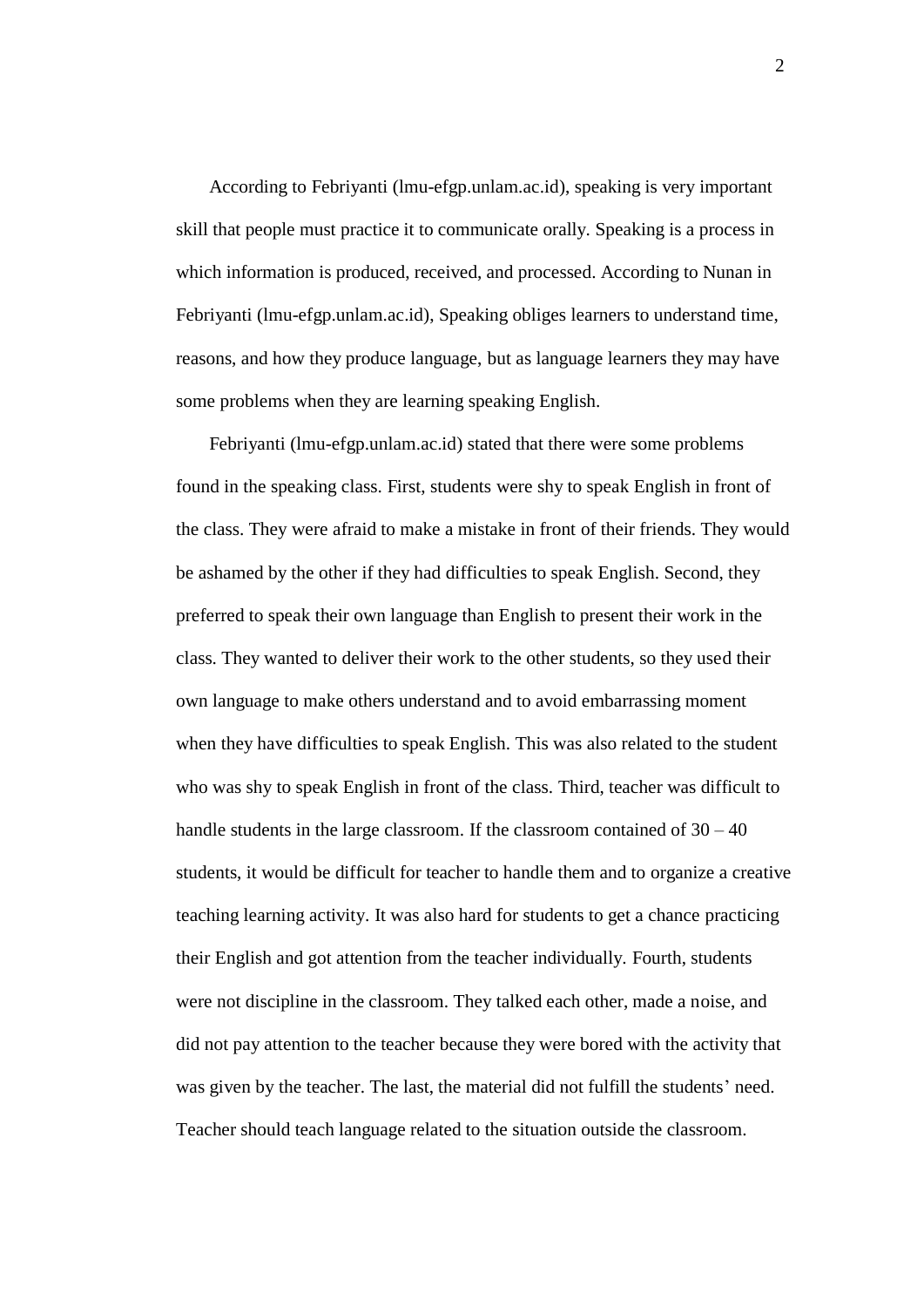Students would feel confuse and bored if the topic did not relate to their real life. Beside that teacher still used the traditional method that made atmosphere in the classroom was uninterested. Those problems were related to students" motivation to speak English.

It needed effort from the teacher to find a new method to motivate them to speak English, so the students were able to learn English speaking and improve their speaking skill easily because when they graduated from senior high school, they were charged to be able to speak English to find out job.

Commonly, teacher tended to use Presentation – Practice – Production ("Three P"s") because it was popular, simple, and straightforwardness to lead language acquisition in Bocale (www.humnet.unipi.it). According Tomlison (1998 : xv) "Three Ps" organized teaching language in three stages: Presentation of the item, Practice of the item, and Production of the item. Based on Mc Carthy in Bocale (www.humnet.unipi.it), 'Three Ps' was impossible to teach students replicated features and functions of communication. It was also a traditional method that made students felt bored in the classroom. Nowadays, there was an alternative method that was appropriate with students in learning speaking. Illustration – Interaction – Induction ("Three I's") was the appropriate method for them. Based on McCarthy and Carter in Timmis (2005), they proposed that Illustration – Interaction – Induction ('Three Is') should replace the "Three  $P's$ " method.

According to Howard (www.matsda.org), "Three I"s" method was useful for passive, past perfect, past continuous, and verbs for reported speech. He also said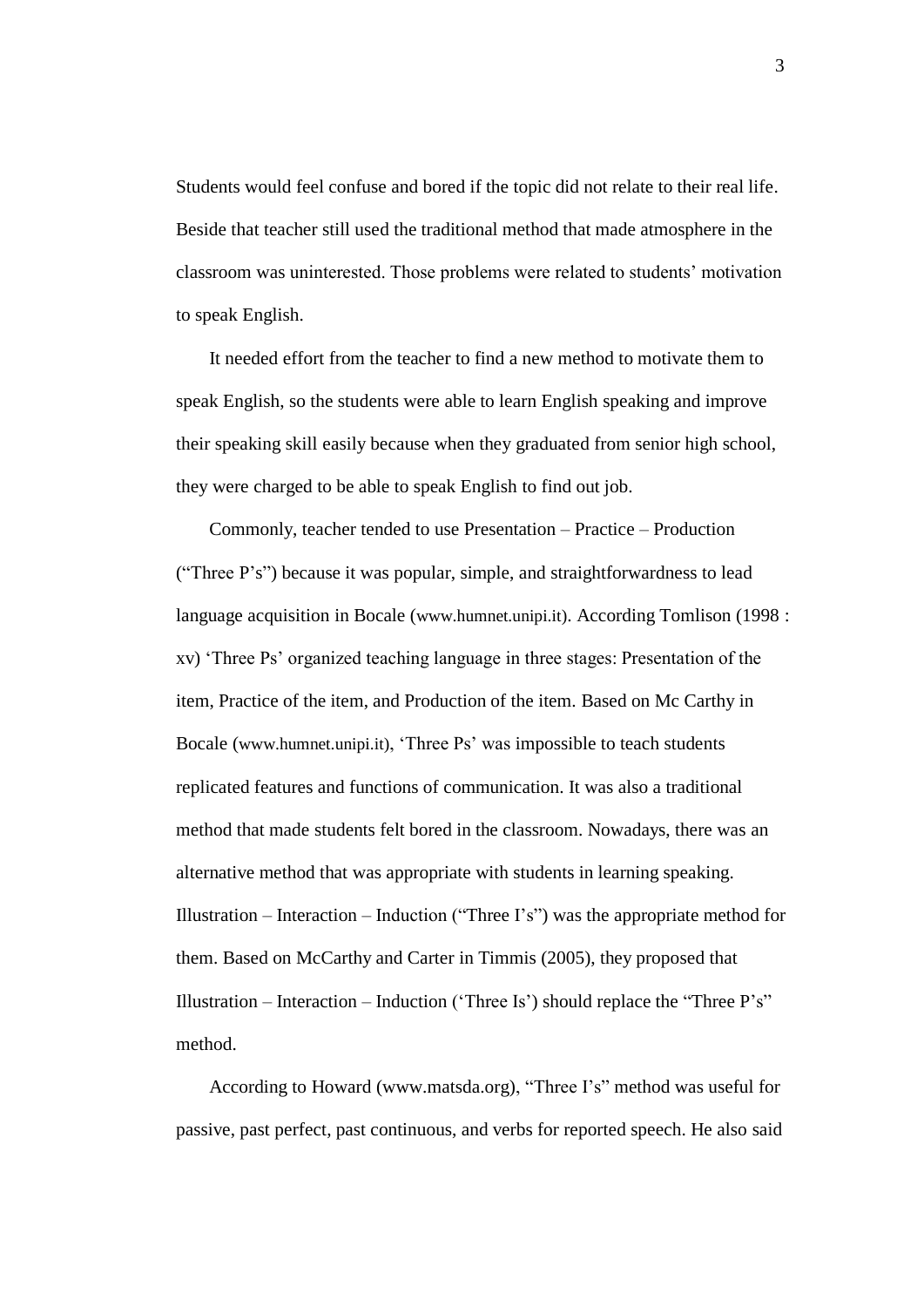that the students did not only think about the grammatical structures but also the reason and how they used language in particular context.

Same with Howard (www.matsda.org), Bocale said that "Three P"s" should be replaced with 'Three Is' method and he also said that 'Three Is' was working in an adults class and upper-intermediate learners who had linguistics competence to interact, and also it could motivate them to learn English and had a little doubt in their attention and effort than 'Three Ps' method.

While, In Semen Gresik Senior High School, "Three I's" method was never taught to the students because the teacher tended to use "Three P"s" method. That was known after the researcher interviewed with the English teacher. She said that she tended to use Presentation – Practice – Production ("Three  $P's$ ") as her teaching method and never used the Illustration – Interaction – Induction ("Three I's") to her students. So, "Three I's" was still new for her and her students. 'Three Is" method had not been implemented for the students who had low level in English speaking skill. Therefore, this study was aimed to know the effect of Illustration – Interaction – Induction ("Three I's") on the students' speaking skill in senior high school.

#### **1.2 Statement of the problem**

Based on the background above, the researcher formulated the following research question:

Is there any significant influence on the use of Illustration – Interaction – Induction ("Three I's") toward  $11<sup>th</sup>$  science students' speaking skill at Semen Gresik Senior High School?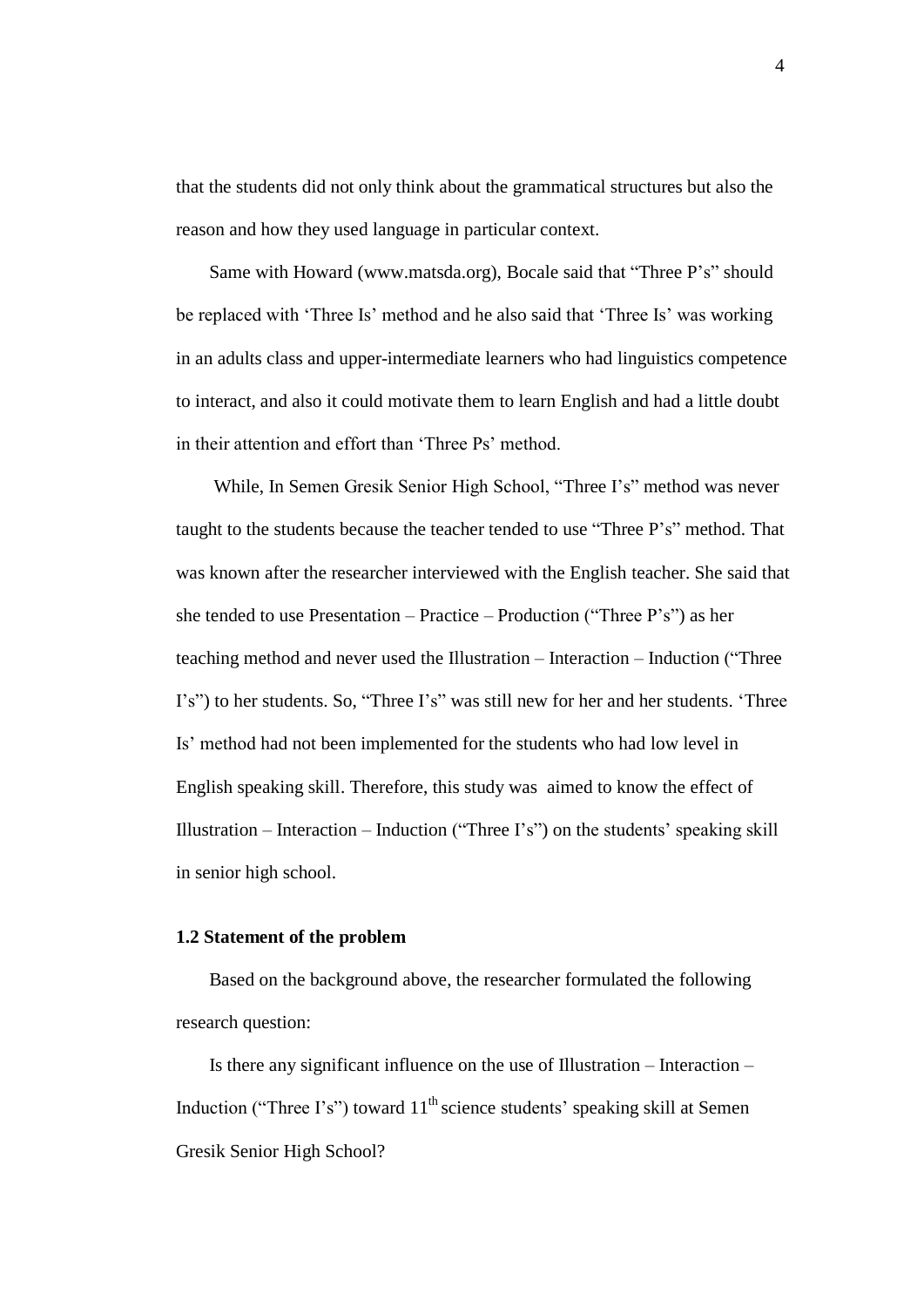#### **1.3 Purpose of the study**

Related to the problem statement above, the object of this research is to investigate the effect of Illustration – Interaction –Induction ("Three I's") on  $11<sup>th</sup>$ science students" speaking skill at Semen Gresik Senior High School.

#### **1.4 Hypothesis of the study**

Based on the problem stated above, the hypothesis can be formulated as follows: There is any significant influence on the use of Illustration – Interaction – Induction ("Three I's") toward  $11<sup>th</sup>$  science students' speaking skill at Semen Gresik Senior High School.

#### **1.5 Significance of the study**

In this study there are some advantages that can gain teacher, students, and researcher. For teacher, the teacher can know the new Illustration – Interaction – Induction ("Three I's") of teaching English and its influence to students' speaking skill. For students, they can learn speaking English in a variety way which it does not make them bored and they can increase their speaking skill. It can motivate them to speak English briefly to the other students without feel shy anymore. While for researcher, she can know the influence of Illustration – Interaction – Induction ("Three I's") on  $11<sup>th</sup>$  science students' speaking skill at Semen Gresik Senior High School.

### **1.6 Scope and Limitation of the Study**

The subject of this study is  $11<sup>th</sup>$  grade science students. The researcher chose 11<sup>th</sup> science students at Semen Gresik Senior High School because it can make